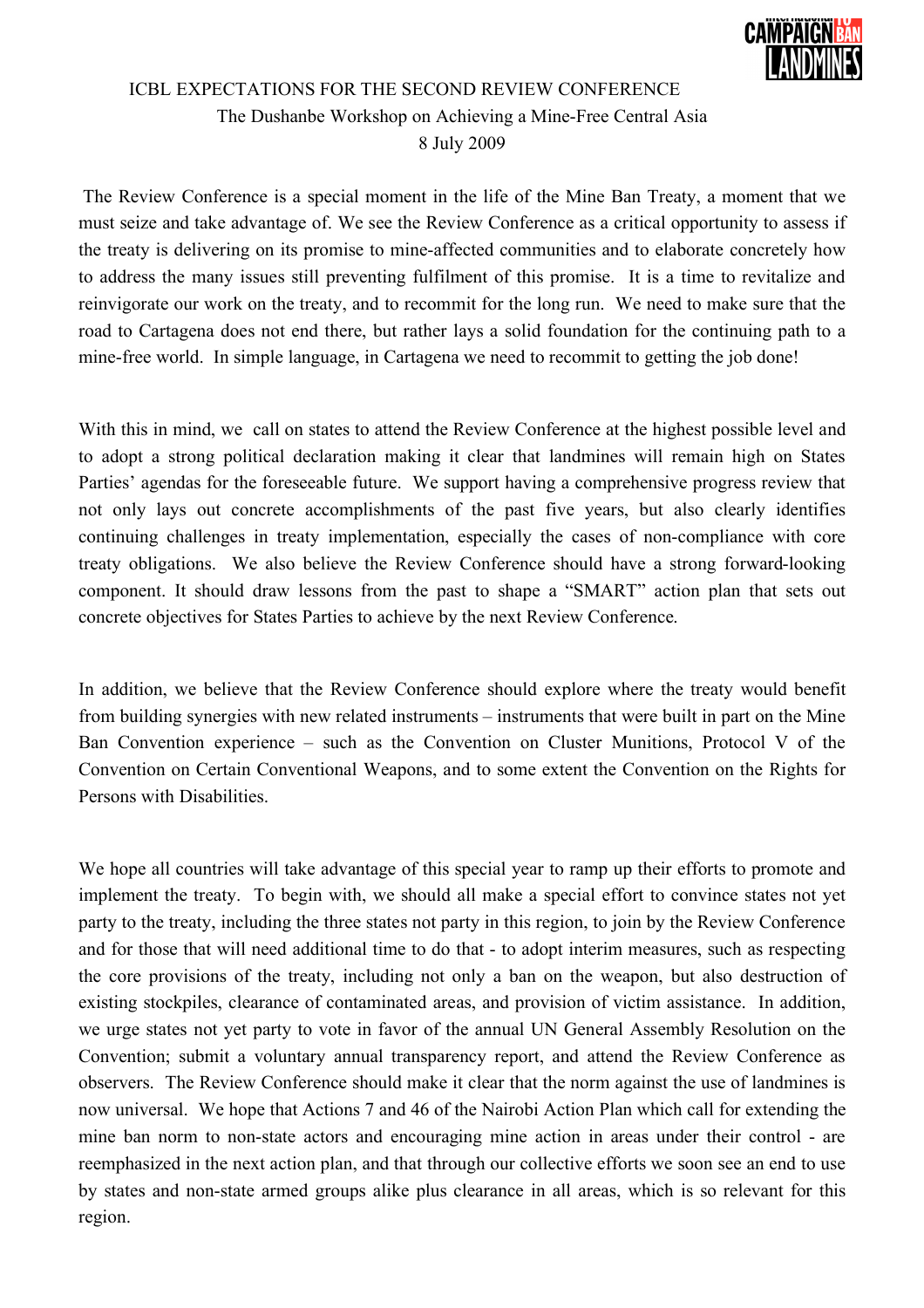The second Review Conference will rightly focus on the humanitarian nature of the Mine Ban Treaty, but in the current context it will also need to highlight its disarmament character. The treaty's generally excellent record on compliance with the disarmament provisions was tainted last year when three States Parties failed to meet their stockpile destruction deadline. The ICBL expects two of the three non-compliant states – Greece and Turkey – to finish destroying their millions of mines before this date, if not sooner.

We will also be looking closely at States Parties' practices on mines retained for training and development under Article 3. Ten years after the treaty's entry into force, States Parties should either clearly state how they are being used in accordance with the treaty, or they should destroy them.

After the disappointingly large number of extension requests submitted last year, we feel it is necessary at the Review Conference to recall the treaty's obligation to clear all mined areas "as soon as possible." We hope to see in the future a much reduced proportion of mine-affected states seeking extensions and that such extensions be only for the minimum number of years strictly necessary. This will depend on continuing high levels of international and national contributions, as well as the increased use of efficient practices such as technical and non-technical surveys to release land when appropriate. As we said earlier in the workshop, we hope Tajikistan will take this into consideration and submit a more ambitious request for consideration by States Parties at the Cartagena Summit. At Review Conference, States Parties should also take stock of lessons learned about risk education to recommend the best way to prevent future mine injuries. We would also like to see the Review Conference take note of the usefulness, as well as the potential drawbacks, of mainstreaming mine action and victim assistance funding into development.

The Review Conference's review of progress will be most crucial – but most challenging – when it comes to Victim Assistance. States Parties should be seeking to answer these questions in a realistic and concrete manner: have the VA objectives developed with the support of the co-chairs and the ISU or other national VA plans been implemented? If not, what were the major impediments to success? If so, have they had a measurable impact on the lives of landmine survivors, their families and affected communities?

Looking ahead, we believe that the Review Conference should seek to address the problems observed in developing and implementing SMART victim assistance goals. We suggest an action plan with more action-oriented points, geared towards establishing or reinforcing states' capacity to provide long-term victim assistance. Also looking ahead, we encourage what is known as the VA26 states (including Afghanistan and Tajikistan) to develop their own plan of action for the coming years by the Review Conference so that they will be ready to begin implementation immediately afterwards. In addition we encourage Afghanistan to adopt a national disability law. In all these elements – from planning to implementing to evaluating victim assistance programs – we repeat our call to include landmine survivors and their representative organizations.